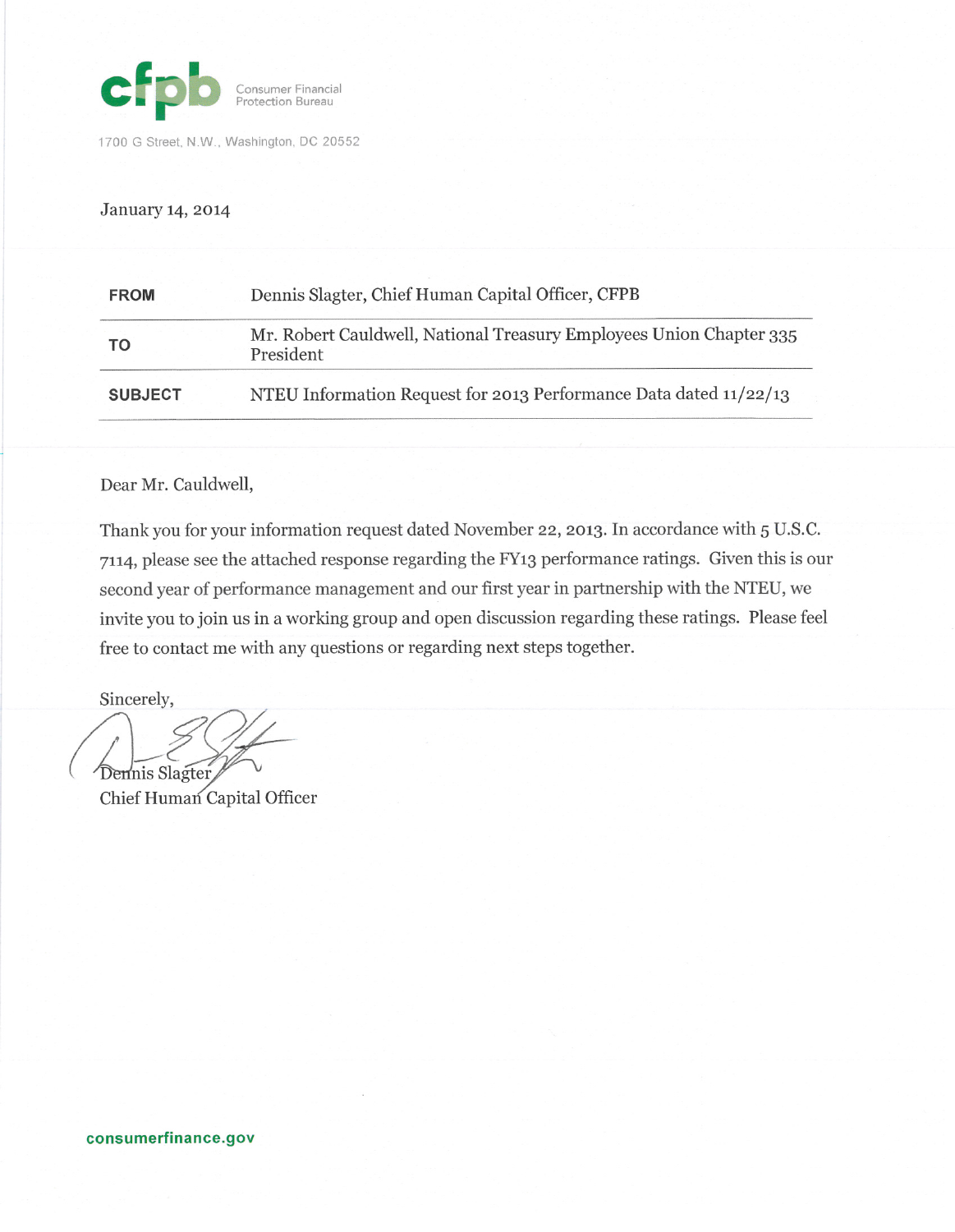

## CFPB FY13 Summary Ratings by Bargaining Unit Status/Dues Paid

| <b>Bargaining Unit Status/Dues Paid</b>     | 1          | $\overline{2}$        | 3       | $\overline{\mathbf{4}}$ | 5       | <b>Grand Total</b> |
|---------------------------------------------|------------|-----------------------|---------|-------------------------|---------|--------------------|
| <b>Bargaining Unit</b>                      |            |                       |         |                         |         |                    |
| <b>Union Dues Paid: Yes</b>                 |            |                       |         |                         |         |                    |
| Count of Ratings                            | $N/A**$    | $\overline{7}$        | 132     | 171                     | 27      | 337                |
| % of Total                                  |            | 2.1%                  | 39.2%   | 50.7%                   | 8.0%    | 100.0%             |
| Union Dues Paid: No                         |            |                       |         |                         |         |                    |
| Count of Ratings                            | $N/A**$    | 6                     | 151     | 273                     | 106     | 536                |
| % of Total                                  | $N/A**$    | 1.1%                  | 28.2%   | 50.9%                   | 19.8%   | 100.0%             |
| <b>Bargaining Unit Count of Ratings</b>     | $N/A**$    | 13                    | 283     | 444                     | 133     | 873                |
| <b>Bargaining Unit % of Total</b>           | $N/A**$    | 1.5%                  | 32.4%   | 50.9%                   | 15.2%   | 100.0%             |
| <b>Non-Bargaining Unit</b>                  |            |                       |         |                         |         |                    |
| Union Dues Paid: Yes*                       |            |                       |         |                         |         |                    |
| Count of Ratings                            |            | $N/A^{**}$ $N/A^{**}$ | $N/A**$ | $N/A**$                 | $N/A**$ | $N/A**$            |
| % of Total                                  | $N/A^{**}$ | $N/A**$               | $N/A**$ | $N/A**$                 | $N/A**$ | $N/A**$            |
| <b>Union Dues Paid: No</b>                  |            |                       |         |                         |         |                    |
| <b>Count of Ratings</b>                     | $N/A**$    | $N/A^{**}$            | 56      | 180                     | 72      | 308                |
| % of Total                                  | $N/A**$    | $N/A**$               | 18.2%   | 58.4%                   | 23.4%   | 100.0%             |
| <b>Non-Bargaining Unit Count of Ratings</b> | $N/A**$    | <b>N/A**</b>          | 56      | 180                     | 72      | 308                |
| Non-Bargaining Unit % of Total              | $N/A**$    | $N/A**$               | 18.2%   | 58.4%                   | 23.4%   | 100.0%             |
| <b>Total Count of Ratings</b>               | $N/A**$    | 13                    | 339     | 624                     | 205     | 1,181              |
| <b>Total % of Total</b>                     | $N/A**$    | 1.1%                  | 28.7%   | 52.8%                   | 17.4%   | 100.0%             |

\*Note: reflects individuals that transferred into NBU positions after dues deduction.

\*\*Note: values less than 5 have been coded as N/A in breakouts for confidentiality purposes; totals and percentages have been adjusted accordingly.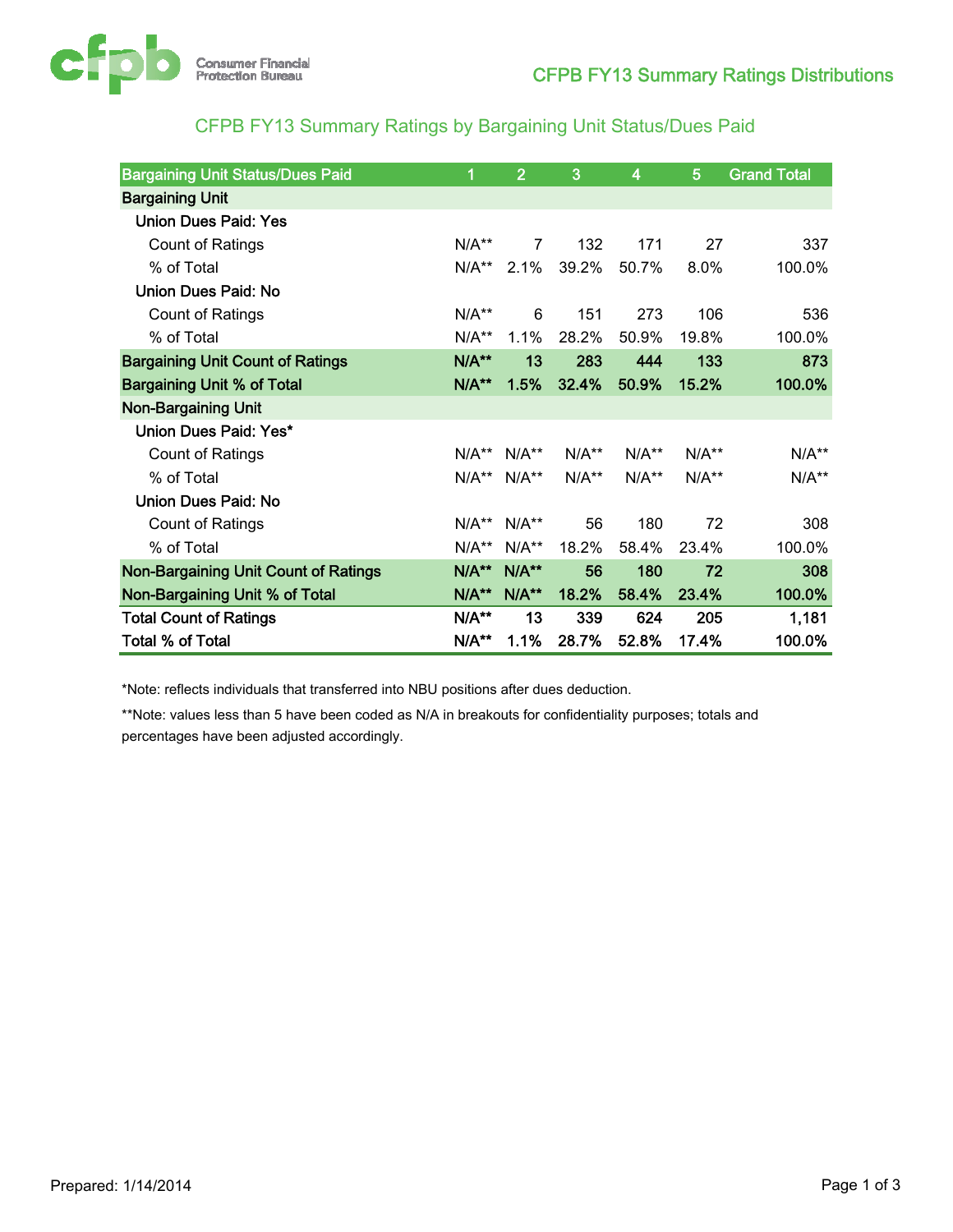

# CFPB FY13 Summary Ratings by Race/National Origin

| <b>Race/National Origin</b>          | 1       | $\overline{2}$     | 3       | 4       | 5       | <b>Grand Total</b> |
|--------------------------------------|---------|--------------------|---------|---------|---------|--------------------|
| Non-Hispanic                         |         |                    |         |         |         |                    |
| Caucasian/White                      |         |                    |         |         |         |                    |
| <b>Count of Ratings</b>              | $N/A^*$ | 8                  | 190     | 419     | 161     | 778                |
| % of Total                           | $N/A^*$ | 1.0%               | 24.4%   | 53.9%   | 20.7%   | 100.0%             |
| <b>African American/Black</b>        |         |                    |         |         |         |                    |
| Count of Ratings                     | $N/A^*$ | $N/A^*$            | 81      | 90      | 20      | 191                |
| % of Total                           | $N/A^*$ | $N/A^*$            | 42.4%   | 47.1%   | 10.5%   | 100.0%             |
| <b>Asian American</b>                |         |                    |         |         |         |                    |
| <b>Count of Ratings</b>              | $N/A^*$ | $N/A^*$            | 38      | 55      | 17      | 110                |
| % of Total                           | $N/A^*$ | $N/A^*$            | 34.5%   | 50.0%   | 15.5%   | 100.0%             |
| <b>Other Race</b>                    |         |                    |         |         |         |                    |
| Count of Ratings                     | $N/A^*$ | $N/A^*$            | $N/A^*$ | $N/A^*$ | $N/A^*$ | $N/A^*$            |
| % of Total                           | $N/A^*$ | $N/A^*$            | $N/A^*$ | $N/A^*$ | $N/A^*$ | $N/A^*$            |
| <b>Two or More Races</b>             |         |                    |         |         |         |                    |
| <b>Count of Ratings</b>              | $N/A^*$ | $N/A^*$            | 6       | 22      | $N/A^*$ | 28                 |
| % of Total                           | $N/A^*$ | $N/A^*$            | 21.4%   | 78.6%   | $N/A^*$ | 100.0%             |
| <b>Non-Hispanic Count of Ratings</b> | N/A*    | 8                  | 315     | 586     | 198     | 1,107              |
| Non-Hispanic % of Total              | $N/A$ * | 0.7%               | 28.5%   | 52.9%   | 17.9%   | 100.0%             |
| Hispanic                             |         |                    |         |         |         |                    |
| <b>Count of Ratings</b>              |         | $N/A$ <sup>*</sup> | 23      | 37      | 6       | 66                 |
| % of Total                           | $N/A^*$ | $N/A$ <sup>*</sup> | 34.8%   | 56.1%   | 9.1%    | 100.0%             |
| <b>Total Count of Ratings</b>        |         | 8                  | 338     | 623     | 204     | 1,173              |
| <b>Total % of Total</b>              | N/A*    | 0.7%               | 28.8%   | 53.1%   | 17.4%   | 100.0%             |

\*Note: values less than 5 have been coded as N/A in breakouts for confidentiality purposes; totals and percentages have been adjusted accordingly.